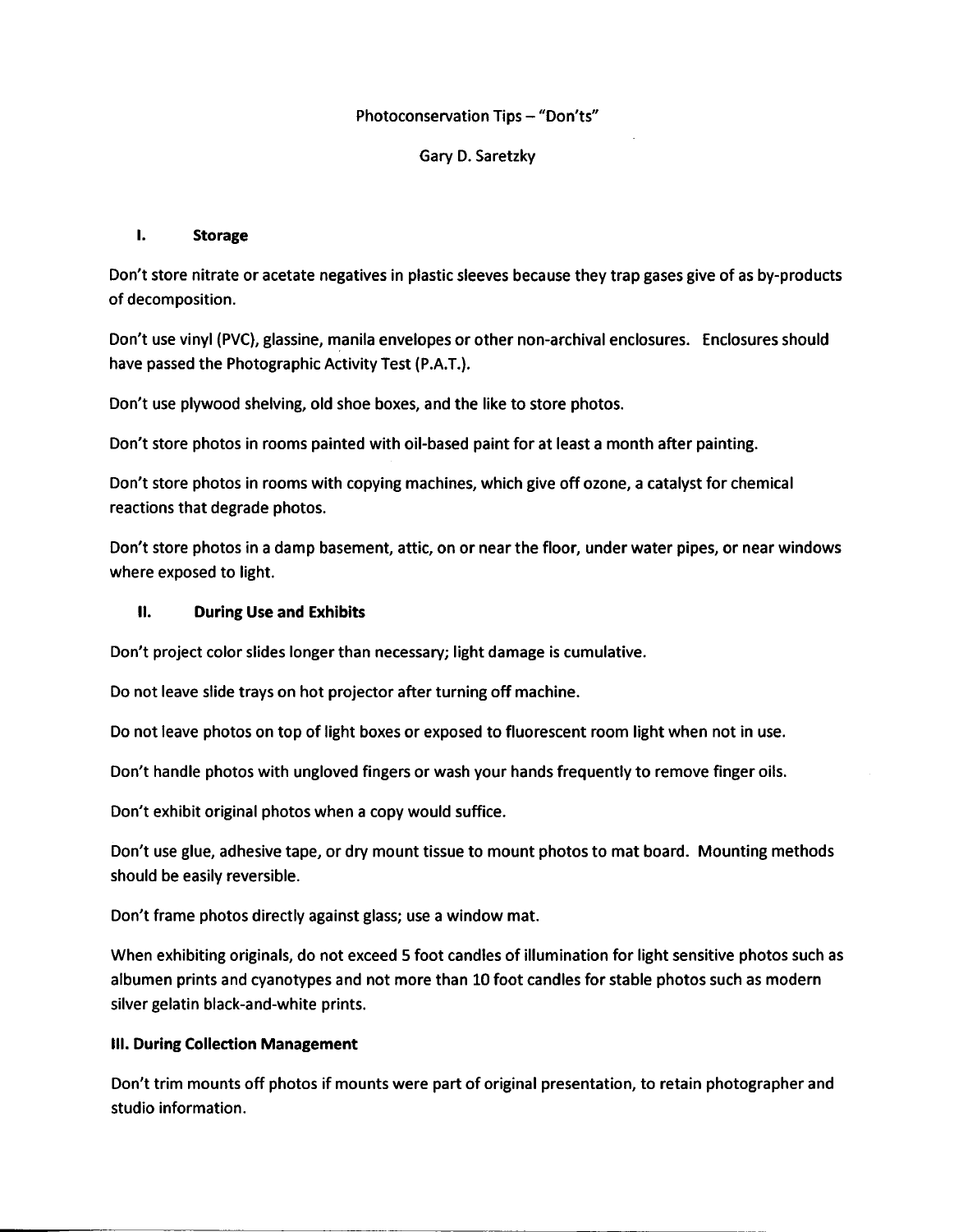Don't try to restore a daguerreotype; consult a conservator for treatment.

Don't write on backs of photos with ball point or water soluble felt tip pens; use pencil if possible or permanent black marking pen for photos on plastic supports.

Don't put adhesive labels or use rubber stamps on fiber-based photographic prints. The labels will probably fall off leaving adhesive stains and ink from the rubber stamp will bleed through to the front if the print gets wet.

Don't use paper clips or rubber bands on or next to photos.

Don't leave newspaper clippings and other acidic papers in the same file with photos. Replace with copies on permanent archival paper such as Permalife.

Don't destroy negatives or prints after digitizing. If unstable, store originals in cold storage.

Don't eat or drink near photos to avoid damage from spills and to prevent crumbs that will attract insects.

Don't use specialized software to index photos if data can't be exported to another program.

Don't overstuff folders with photos of different sizes. Sleeve individually if feasible.

Don't store prints vertically if they sag and curl in the box. Store vertical boxes horizontally during storage.

### **IV. Digital Photos**

Don't have all your eggs in one basket. Back up all files regularly and store at least one in an off-site location. Cloud storage is an attractive off-site option.

When scanning for long term preservation, do not save the archival master as a compressed file such as JPG. Save them as uncompressed TIFFs and make JPGs to make smaller files when needed.

Don't save digital files with just numbers for file names. Give them names that you will recognize and organize them into folders.

\instruct\photographic\_materials\photoconservation tips